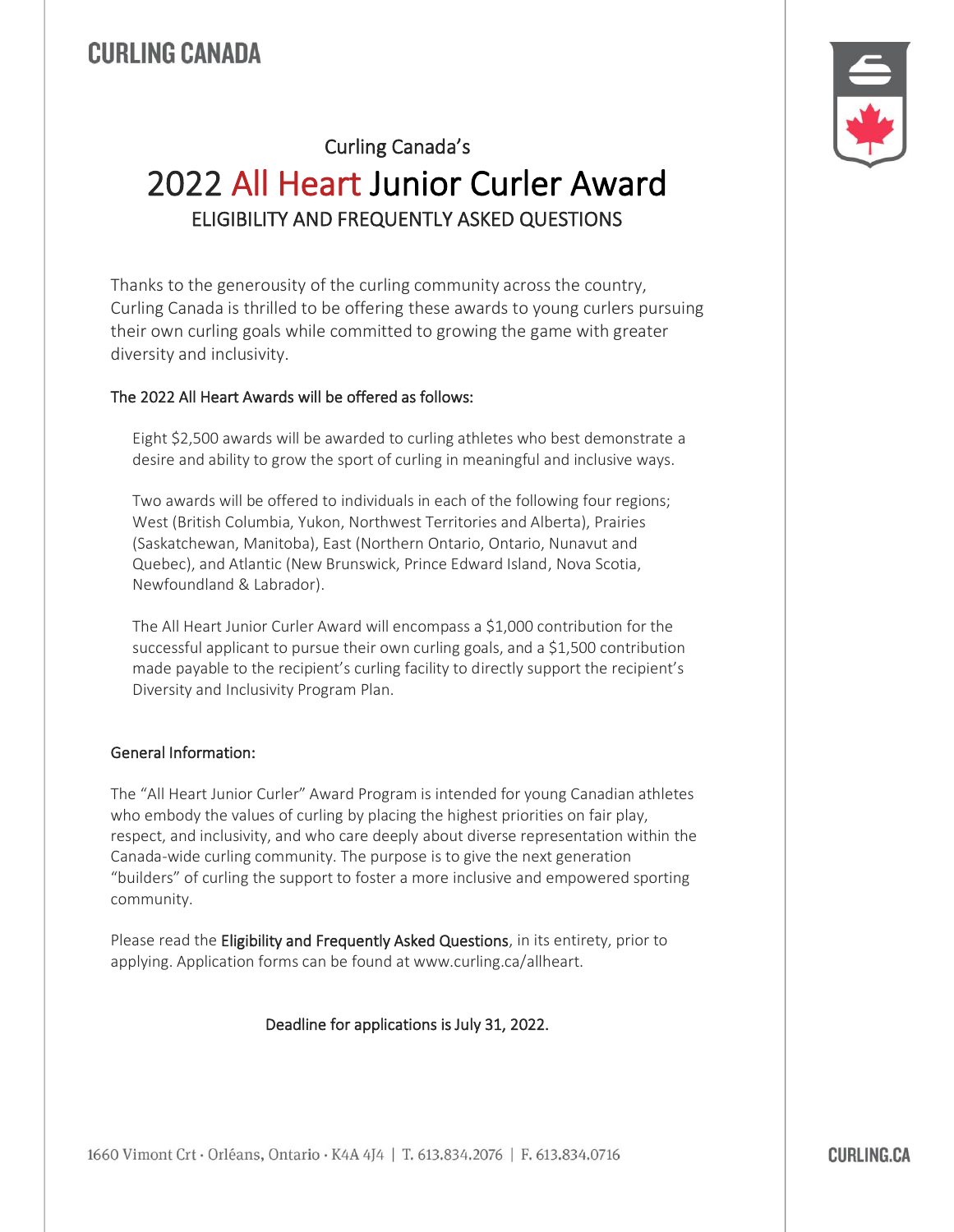## Eligibility:

- Applicant must be a Canadian citizen.
- Applicants must be between 15 years and 24 years of age at December 31, 2022 (year of applying).
- Applicants must have a Letter of Endorsement from their curling facility, for their proposed Diversity and Inclusivity Program Plan, to be considered for this award.

#### Criteria for Selecting Award Recipients:

Selection will be based upon:

- 1. Authentic desire and demonstrated ability to act in a leadership role to grow the sport of curling in a more diverse and inclusive manner;
- 2. A well-developed, viable and implementable Diversity and Inclusivity Program Plan for the 2022/2023 curling season;
- 3. Endorsement and willingness of the applicant's curling facility to support the Diversity and Inclusivity Program Plan;
- 4. Geographic location will play a deciding factor; awards will be limited to two deserving individuals from each of the four defined regions.

#### How to Apply for a Scholarship:

- 1. Complete the 2022 application form including the Letter of Agreement.
- 2. Prepare and submit a Diversity and Inclusivity Program Plan (maximum 2 pages) that includes all of the following areas:
	- I. Program Design (Key Activities, Number of sessions and Duration of overall Program)
	- II. Target Audience
	- III. Marketing/Outreach strategy
	- IV. Budget
	- V. Success Key Performance Indicators
- 4. Submit two letters of recommendation.
- 5. Submit a Letter of Endorsement from your curling facility.

Once completed, please scan and submit your application and supporting documents to donor@curling.ca. Please scan all documents into one file and save the file as "AHJCA 2022 Your Last Name, First Name".

Applications may also be mailed to Curling Canada's national office at 1660 Vimont Court, Orleans, Ontario K4A4J4.